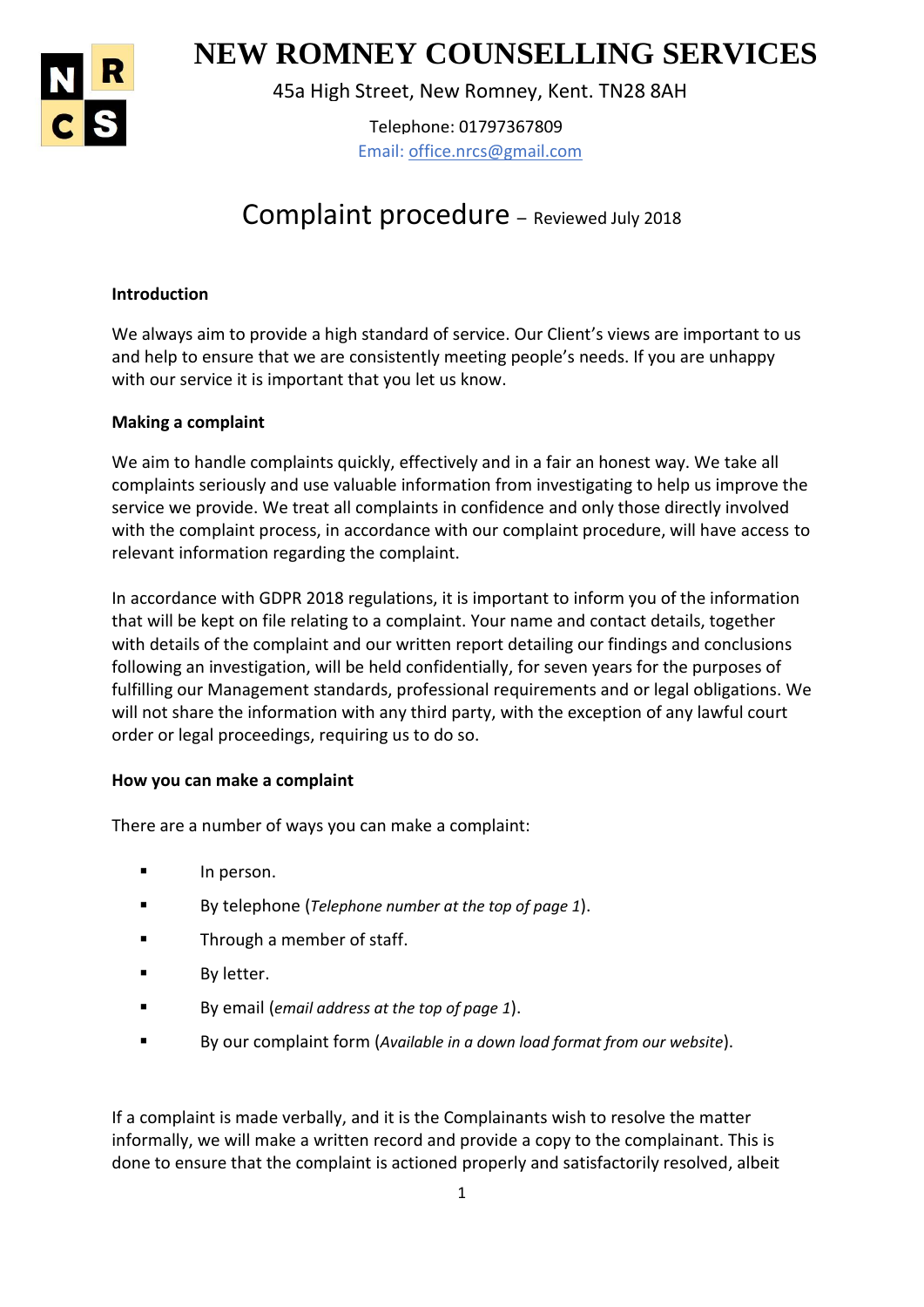informally. In this instance the formal complaint procedure is not required and unlikely that any further written correspondence necessary.

#### **Making a suggestion**

Depending on the nature and details of a complaint, some people feel more comfortable making a 'suggestion' rather than escalating to a formal complaint. In this instance we will verbally clarify with you whether this is a suggestion or a complaint. If it is a suggestion, the management team will be notified for due consideration and it is unlikely that there will be any further correspondence. If it is confirmed as a complaint, then our complaint procedure will be initiated.

#### **How we handle your complaint**

#### **Informally**

In the first instance and if appropriate, we would encourage anyone wishing to make a complaint, to speak to their Counsellor, the Counsellors Supervisor or the Centre Coordinator. Every effort will be made to resolve the matter swiftly and informally, to the satisfaction of all parties. In this way the matter can be resolved more quickly.

#### **Formally**

If the complaint cannot be resolved informally, or a written complaint is received, it will then be escalated to a formal complaint and we will follow our complaint procedure accordingly.

- **1** The complaint will be passed to the Chairman of the Board of Directors or, if the complaint is directed against the Chairman or the Chairman is currently unavailable, the Centre Co-ordinator will select another director to oversee the complaint. The director selected is here after referred to as the designated director.
- **2** The designated Director will acknowledge receipt to the complainant within seven working days.
- **3** The designated Director will form and Chair a Sub-Committee of the Board of Directors having three members in total. The Complainant will be notified of the existence of the Sub-Committee as soon as it has been formed.
- **4** The Sub-Committee will meet as soon as possible to establish, in the first instance, that the complaint has merit. The designated Director will write to the Complainant advising of the outcome of this meeting and of the Sub-Committee's reasons for their decision.
- 2 complained against and any person(s) mentioned as a witness. **5** In the event that the complaint is to be taken forward, the designated Director will arrange for the Sub-Committee to interview the Complainant, the individual(s)